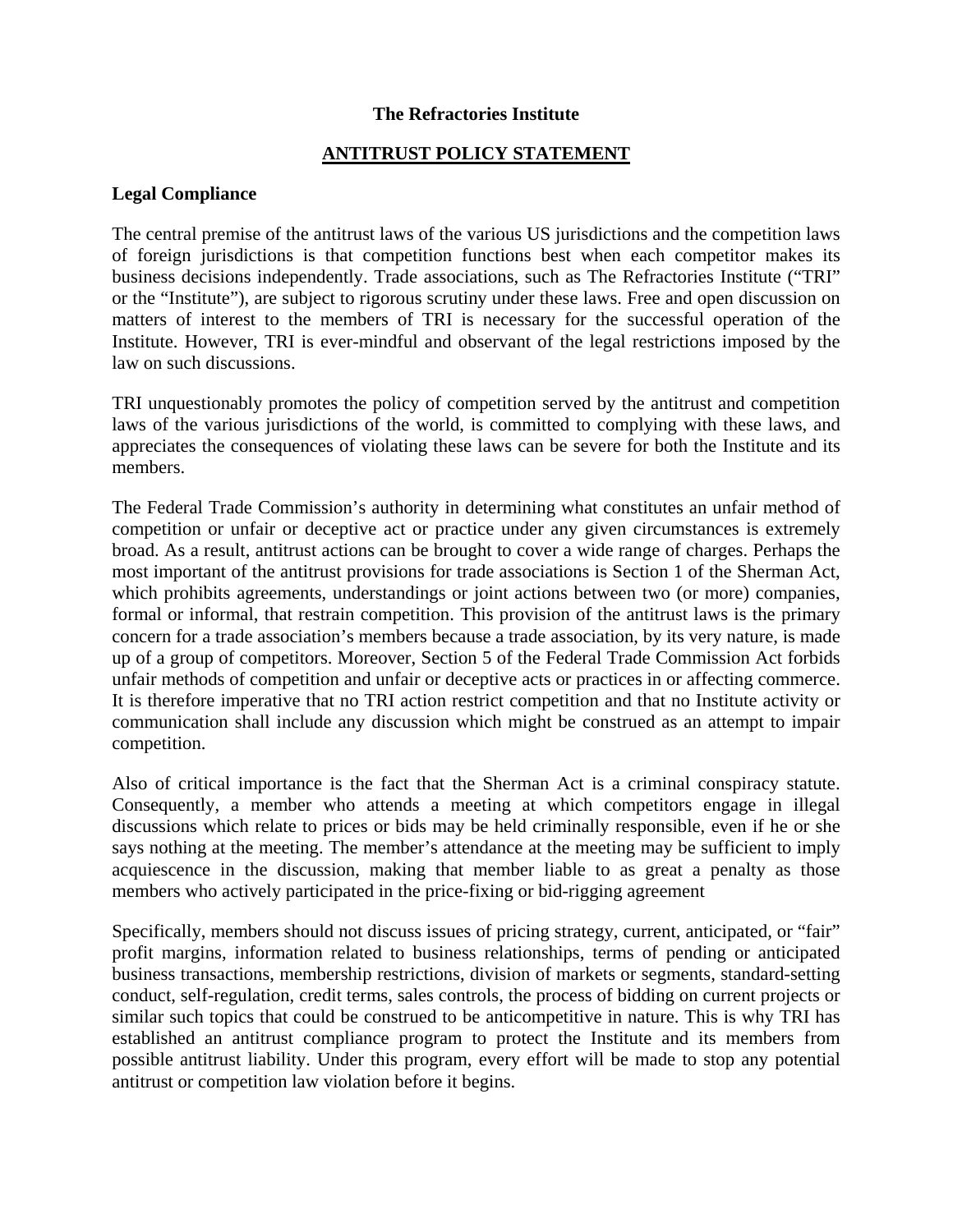## **Antitrust Compliance Procedures**

- A full description of TRI's intention to comply fully with antitrust and competition laws is included in the written policies of the Institute.
- All members of TRI receive a copy of the Institute's antitrust policy statement, detailing what can and cannot be done at Executive Committee, Board of Directors, and Membership meetings.
- All meetings of TRI, of any type, shall be conducted as though they were open to the public.
- All TRI meetings are regularly scheduled, and members are not permitted to hold "rump" meetings.
- Meetings shall be held pursuant to advance notice to all the members and a distribution of a written agenda prepared by TRI staff in consultation with the relevant committee chairman.
- No subject matter will be listed on any agenda which is contrary to TRI policy, its Bylaws, or is violative of the antitrust laws of the United States of America or the competition laws of any foreign jurisdiction.
- TRI Counsel updates members concerning antitrust problems periodically and has formalized the Institute's antitrust compliance program. A checklist of specific antitrust "Do's" and "Don'ts" is included on the following page. These should be reviewed prior to each joint session of the Board and Associate Member meeting.
- Accurate and complete minutes of the meetings shall be prepared and distributed to committee members and meeting attendees.
- The minutes of all meetings are reviewed by TRI Counsel. The minutes reflect the Institute's policy of complying with antitrust and competition laws.
- All Executive Committee, Board of Directors, and Membership meetings shall be attended by TRI Counsel. The agenda content of other meetings will determine the necessity for Counsel's presence at that meeting.
- All TRI business should take place only at meetings of the Institute and its committees where agendas have been reviewed in advance by TRI Counsel. TRI's antitrust policy and attendant procedures apply to social gatherings incidental to TRI-sponsored meetings as well.
- The Board of Directors is the governing body of the Institute and has the sole authority to set policy or make a commitment on behalf of TRI. TRI committees are advisory bodies which, upon a majority vote of members present, may make recommendations to the Board for its consideration. Committee members speak only for their companies.
- Should a particular topic of interest or concern arise quickly requiring immediate consensus or action, a committee survey may be conducted at the committee chairman's request through the TRI office. The subject matter shall be reviewed by staff, reviewed by TRI Counsel, and then the TRI staff shall conduct the survey. The results of the survey shall be recorded and a memorandum report prepared, which report shall be distributed to each committee member.